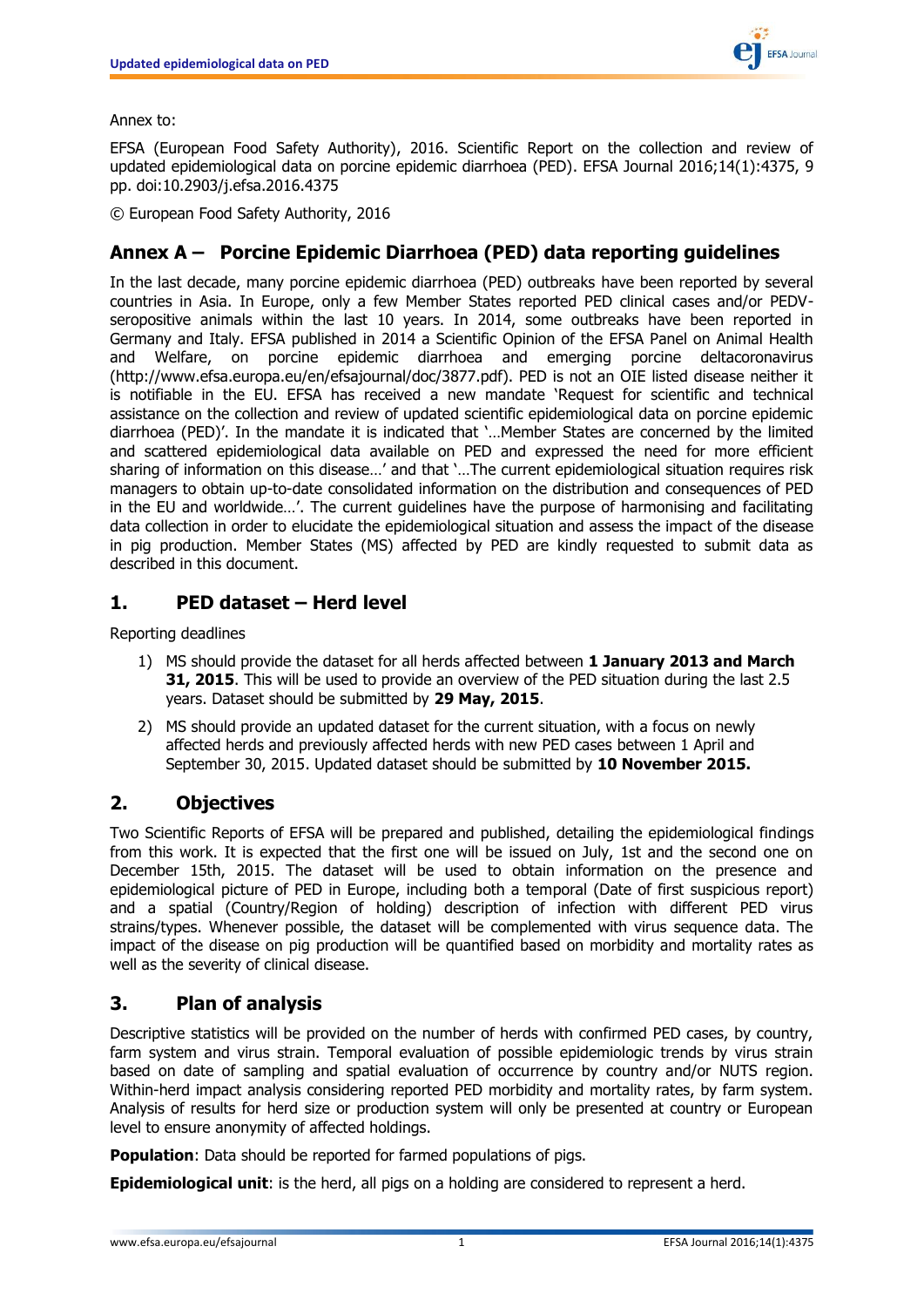

## **4. Case definition**

Confirmed cases:

Following suspicion based on clinical signs (described below), a confirmation of viral infection is necessary, by any of the following tests: RT-PCR, antigen ELISA, immunohistochemistry (IHC), electron microscopy, immunoelectron microscopy or virus isolation. Sample materials: fresh faeces, oral fluids, intestine.

Herd case definition

Any herd with one or more confirmed cases.

## **5. Required information**

- Unique herd identifier Provide a code to uniquely identify the herd within the reporting country. The code should be designed to ensure the individual holding remains anonymous and should be retained in each data submission (e.g. IT000001, IT000002).
- Location report the geographical location of the holding

Countries should be encoded using the standard ISO-3166-1-alpha-2 coding system, described in the COUNTRY catalogue.

Additional geographical detail about the region where the holding is located can be specified<br>using the Nomenclature of Territorial Units for Statistics (NUTS) code using the Nomenclature of Territorial Units for Statistics (NUTS) code [\(http://ec.europa.eu/eurostat/web/nuts/overview\)](http://ec.europa.eu/eurostat/web/nuts/overview).

- Date of sample report the year, month and day when the first confirmed sample was taken for testing at the holding.
- Date when the first clinical signs were observed at the holding report the year, month and day when the first clinical signs were observed at the holding.
- Clinical signs: clinical presentation can be quite variable, ranging from mild to severe symptoms and mortality. Example clinical signs include
- Suckling piglets (newborn to weaning):

Very high morbidity (up to 100%), watery, non-mucous-haemorrhagic, fetid diarrhoea containing flocculent undigested milk, vomiting (not in all affected animals). Dehydration and emaciation.

Weaned pigs (from weaning up to 60-80 days of age):

Very high morbidity, watery, non-mucous-haemorrhagic diarrhoea, vomiting, anorexia, lethargy, reduction in average daily gain.

Fatteners (from 70-90 days of age) approx.. 30-40 kg. to slaughter

and

Adults (breeding pigs: includes both sows and boars).

Morbidity up to 90%, watery diarrhoea and vomiting.

Systemic clinical signs, such as fever, anorexia and lethargy, may also be present.

Mortality: 0-4%

- Production type
	- Weaner-producer: breeding herd where piglets leave as weaners around 7kg
	- Grower-producer: breeding herd where piglets leave as growers around 30-40kg
	- Breeder-finisher: breeding herd where pigs finish (fatten) on site
	- Nursery: post-weaned pigs kept from weaning around 4 weeks old to 10-12 weeks old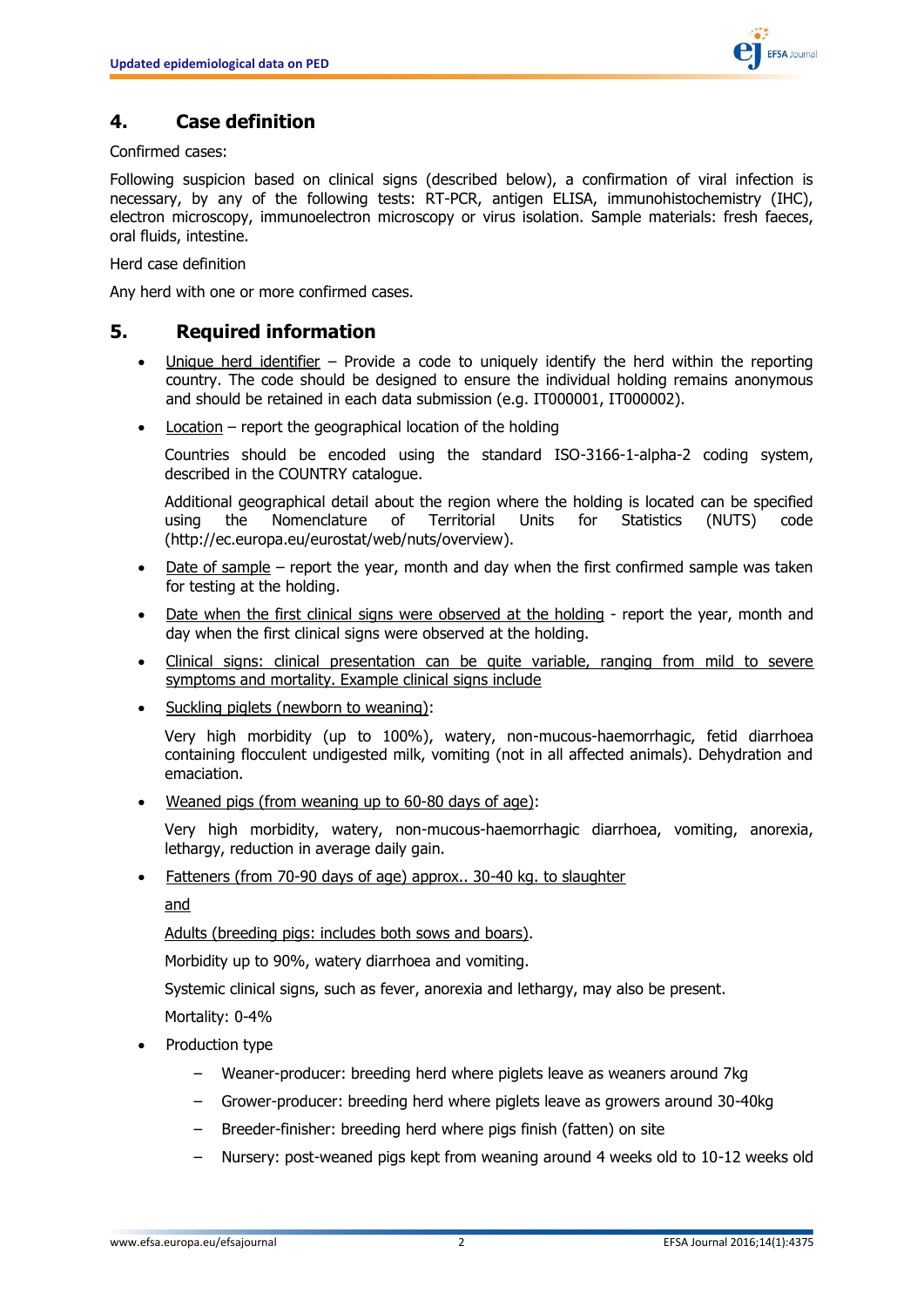

- Nursery-Finisher: post-weaned pigs kept for the whole rearing period from weaning to finishing (slaughter)
- Finisher: post-weaned pigs kept for finishing from 10-12 weeks old
- Gilt unit: post-weaned gilts destined for breeding
- Boar stud: for AI
- Sow pool central unit: a breeding unit for sows where they are housed from after weaning until 3-4 weeks before farrowing, when they are transported to satellite herds.
- Smallholder: includes pet pigs and backyard pigs
- Housing it should be reported whether animals are kept exclusively in an indoor controlled environment, whether they also have outdoor access or whether they are reared exclusively outdoors.
- Laboratory results Describe the type of sample, the laboratory test performed and the result of the test. If sequencing of the virus genome has been performed, indicate the database where the sequence can be found. Where samples are pooled for laboratory testing provide the number of samples included in the laboratory sample.
- Herd statistics the reporting of herd statistics includes information by age group for the number of pigs on the holding, the proportion of pigs with clinical signs, the number of dead pigs, the number of pigs tested and the number of pigs positive for viral detection. For each of the numerical elements where information has been collected and there are no animals within that category report 0, where no information has been collected report -9999.

| <b>Element name</b> | <b>Definition</b>                                                                                             | Data type       | <b>Mandatory</b> | Catalogue                                                                                                                                                             |
|---------------------|---------------------------------------------------------------------------------------------------------------|-----------------|------------------|-----------------------------------------------------------------------------------------------------------------------------------------------------------------------|
| herdID              | Unique identifier for herd                                                                                    | String(50)      | Y                |                                                                                                                                                                       |
| country             | Country where the holding<br>is<br>located                                                                    | String(2)       | Υ                | <b>COUNTRY</b>                                                                                                                                                        |
| <b>NUTScode</b>     | Code for region where holding is<br>located using Nomenclature for<br><b>Territorial Units for Statistics</b> | String(5)       | Y                | <b>NUTS</b>                                                                                                                                                           |
| <b>NUTSregion</b>   | Text for region where holding is<br>located using Nomenclature for<br>Territorial Units for Statistics        | String(250)     | Y                |                                                                                                                                                                       |
| productionType      | Type of production at the holding                                                                             | string (50)     | Y                | weaner-producer/grower-<br>producer/breeder-<br>finisher/nursery/nursery-<br>finisher/finisher/gilt<br>unit/boar<br>stud/smallholder/sow pool<br>central unit/unknown |
| housing             | Type of pig housing                                                                                           | string (50)     | Y                | indoor controlled<br>environment/indoors with<br>outdoor<br>access/exclusively<br>outdoors/unknown                                                                    |
| labID               | Identifier<br>for<br>laboratory<br>performing test                                                            | string (50)     |                  |                                                                                                                                                                       |
| anMatText           | Material sampled for laboratory<br>testing (if more than one<br>materials were sampled, list them<br>all)     | string<br>(250) | Y                | faeces/oral fluids<br>/intestine/rectal swabs/<br>unknown                                                                                                             |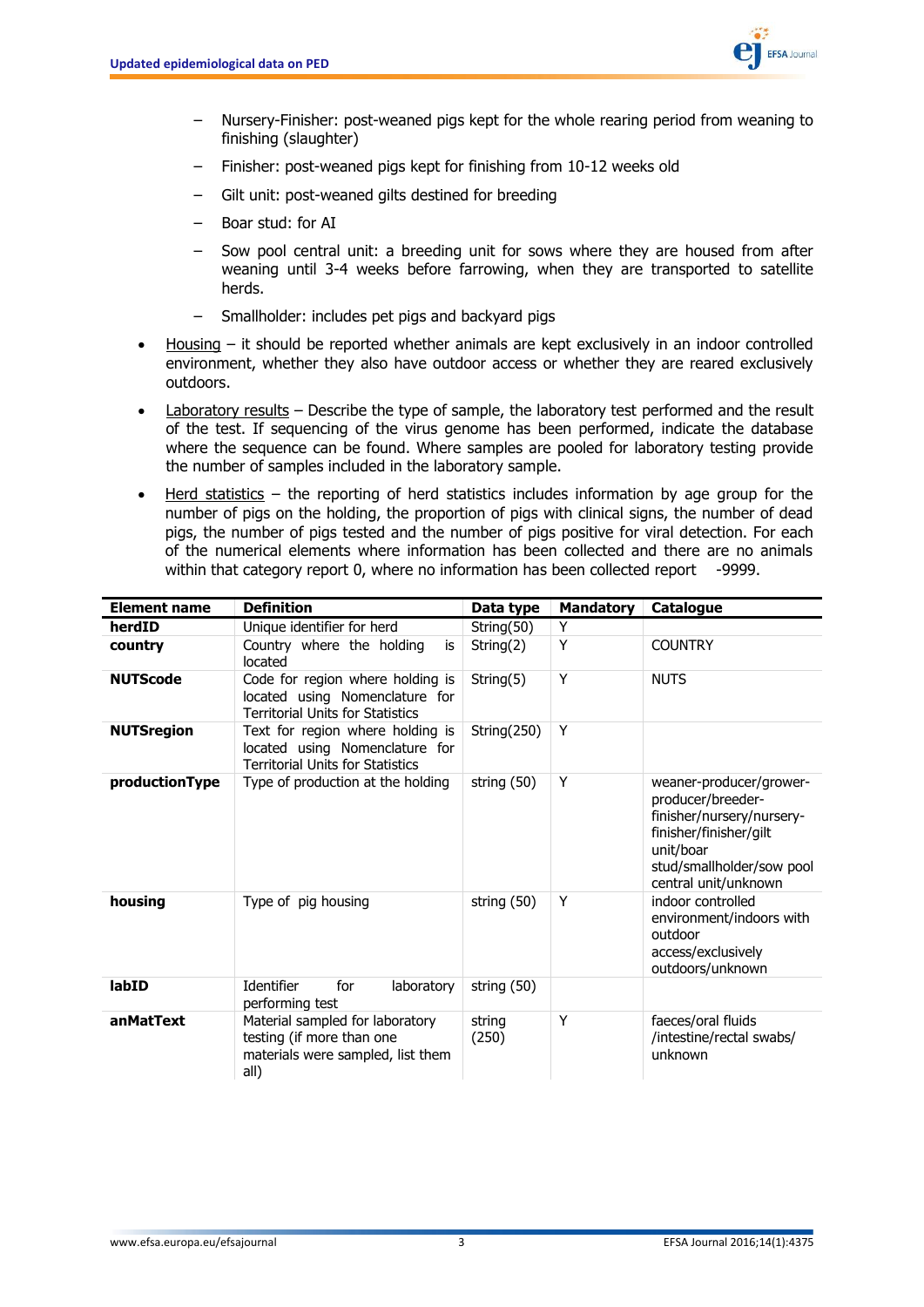

| <b>Element name</b>   | <b>Definition</b>                                                                                                                                                                                                                                                               | Data type       | <b>Mandatory</b> | Catalogue                                                                                                                                                                                                                                                        |
|-----------------------|---------------------------------------------------------------------------------------------------------------------------------------------------------------------------------------------------------------------------------------------------------------------------------|-----------------|------------------|------------------------------------------------------------------------------------------------------------------------------------------------------------------------------------------------------------------------------------------------------------------|
| testType              | Test used to confirm PEDV viral<br><i>infection</i>                                                                                                                                                                                                                             | string<br>(250) | Y                | RT-PCR-Pan-coronavirus<br>RT-PCR-PEDV/TEGV<br>RT-PCR-M-PEDV/TEGV<br>RT-PCR-S1-PEDV<br>RT-PCR-N-PEDV<br>MAb-based sandwich<br><b>ELISA</b><br>OtherAntigenELISA<br>Immunohistochemistry<br>Virus isolation<br>Electron microscopy<br>Immunoelectron<br>microscopy |
| pooled                | If samples from multiple animals<br>are pooled for laboratory testing<br>report the number of animals                                                                                                                                                                           | integer (2)     |                  |                                                                                                                                                                                                                                                                  |
| sampY                 | Year when the confirmed sample<br>was taken at the holding                                                                                                                                                                                                                      | integer (4)     | Y                |                                                                                                                                                                                                                                                                  |
| sampM                 | confirmed<br>Month<br>when<br>the<br>sample was taken at the holding                                                                                                                                                                                                            | integer (2)     | Y                |                                                                                                                                                                                                                                                                  |
| sampD                 | Day when the confirmed sample<br>was taken at the holding                                                                                                                                                                                                                       | integer (2)     |                  |                                                                                                                                                                                                                                                                  |
| signsY                | Year when the first clinical signs<br>were observed at the holding                                                                                                                                                                                                              | integer (4)     |                  |                                                                                                                                                                                                                                                                  |
| signsM                | Month when the first clinical signs<br>were observed at the holding                                                                                                                                                                                                             | integer (2)     |                  |                                                                                                                                                                                                                                                                  |
| signsD                | Day when the first clinical signs<br>were observed at the holding                                                                                                                                                                                                               | integer (2)     |                  |                                                                                                                                                                                                                                                                  |
| suckling              | Number of suckling piglets in the<br>herd (newborn to weaning)                                                                                                                                                                                                                  | Integer(10)     | Υ                |                                                                                                                                                                                                                                                                  |
| symptSuckling         | Proportion<br>οf<br>symptomatic<br>suckling animals in the herd<br>(watery,<br>non-mucous-<br>haemorrhagic,<br>fetid<br>diarrhoea<br>containing flocculent undigested<br>milk, vomiting, dehydration and<br>emaciation) in the 8 weeks after<br>date of first suspicious report | Integer(10)     | Y                |                                                                                                                                                                                                                                                                  |
| deadSuckling          | Number of suckling animals in the<br>herd that died (suspected death<br>due to PED) in the 8 weeks after<br>date of first suspicious report                                                                                                                                     | Integer(10)     | Y                |                                                                                                                                                                                                                                                                  |
| <b>sucklingTestPD</b> | Number of suckling animals (or<br>pools)<br>tested<br>for<br>PED<br>by<br>pathogen detection methods in<br>the herd related to the suspicion<br>of disease presence                                                                                                             | Integer(10)     | Y                |                                                                                                                                                                                                                                                                  |
| sucklingTestPD<br>Pos | Number of suckling animals (or<br>pools)<br>positive for PED<br>by<br>pathogen detection methods in<br>the herd in testing related to the<br>suspicion of disease presence                                                                                                      | Integer(10)     | Υ                |                                                                                                                                                                                                                                                                  |
| weaned                | Number of weaned pigs in the<br>herd (from weaning up to 60-80<br>days of age)                                                                                                                                                                                                  | Integer $(10)$  | Y                |                                                                                                                                                                                                                                                                  |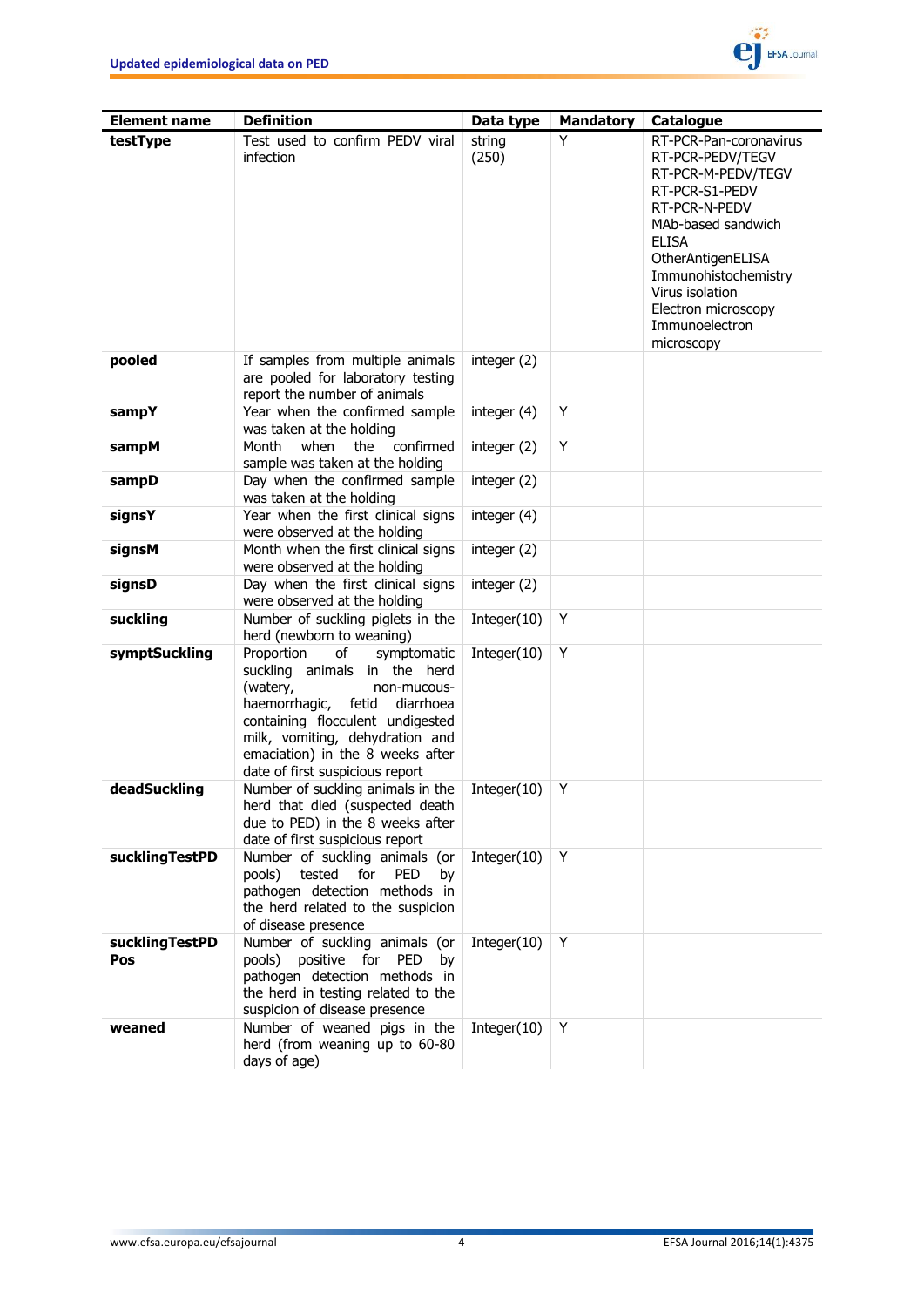

| <b>Element name</b>        | <b>Definition</b>                                                                                                                                                                                                                                            | Data type      | <b>Mandatory</b> | Catalogue |
|----------------------------|--------------------------------------------------------------------------------------------------------------------------------------------------------------------------------------------------------------------------------------------------------------|----------------|------------------|-----------|
| symptWeaned                | of<br>Proportion<br>symptomatic<br>weaned animals in the herd<br>(watery,<br>non-mucous-<br>haemorrhagic<br>diarrhoea,<br>vomiting,<br>lethargy,<br>anorexia,<br>reduction in average daily gain) in<br>the 8 weeks after date of first<br>suspicious report | Integer(10)    | Y                |           |
| deadWeaned                 | Number of weaned animals in the<br>herd that died (suspected death<br>due to PED) in the 8 weeks after<br>date of first suspicious report                                                                                                                    | Integer $(10)$ | Y                |           |
| weanedTestPD               | Number of weaned animals (or<br><b>PED</b><br>pools)<br>tested<br>for<br>by<br>pathogen detection methods in<br>the herd related to the suspicion<br>of disease presence                                                                                     | Integer(10)    | Y                |           |
| weanedTest<br><b>PDPos</b> | Number of weaned animals (or<br>PED<br>pools) positive for<br>by<br>pathogen detection methods in<br>the herd in testing related to the<br>suspicion of disease presence                                                                                     | Integer(10)    | Y                |           |
| adult                      | Number of sows and boars in the<br>herd, including animals for AI                                                                                                                                                                                            | Integer(10)    | Y                |           |
| symptAdult                 | Proportion of symptomatic sows<br>and boars in the herd (fever,<br>diarrhoea,<br>watery<br>anorexia,<br>lethargy, vomiting) in the 8 weeks<br>after date of first suspicious<br>report                                                                       | Integer(10)    | Υ                |           |
| deadAdult                  | Number of sows and boars in the<br>herd that died (suspected death<br>due to PED) in the 8 weeks after<br>date of first suspicious report                                                                                                                    | Integer(10)    | Y                |           |
| adultTestPD                | Number of sows and boars (or<br>pools)<br>tested<br>for<br><b>PED</b><br>by<br>pathogen detection methods in<br>the herd related to the suspicion<br>of disease presence                                                                                     | Integer(10)    | Y                |           |
| adultTestPDPos             | Number of sows and boars (or<br>pools)<br>positive<br>for<br>PED<br>by<br>pathogen detection methods in<br>the herd in testing related to the<br>suspicion of disease presence                                                                               | Integer(10)    | Y                |           |
| fatteners                  | Number of fatteners and breeding<br>gilts in the herd                                                                                                                                                                                                        | Integer(10)    | Y                |           |
| symptFatteners             | Proportion<br>of<br>symptomatic<br>fatteners and breeding gilts in the<br>herd (fever, watery diarrhoea,<br>anorexia, lethargy, vomiting) in<br>the 8 weeks after date of first<br>suspicious report                                                         | Integer(10)    | Y                |           |
| deadFatteners              | Number of fatteners and breeding<br>gilts in the herd that died<br>(suspected death due to PED) in<br>the 8 weeks after date of first<br>suspicious report                                                                                                   | Integer $(10)$ | Y                |           |
| fattenersTestPD            | Number of fatteners and gilts (or<br>pools)<br>tested<br>for<br>PED<br>by<br>pathogen detection methods in<br>the herd related to the suspicion<br>of disease presence                                                                                       | Integer(10)    | Y                |           |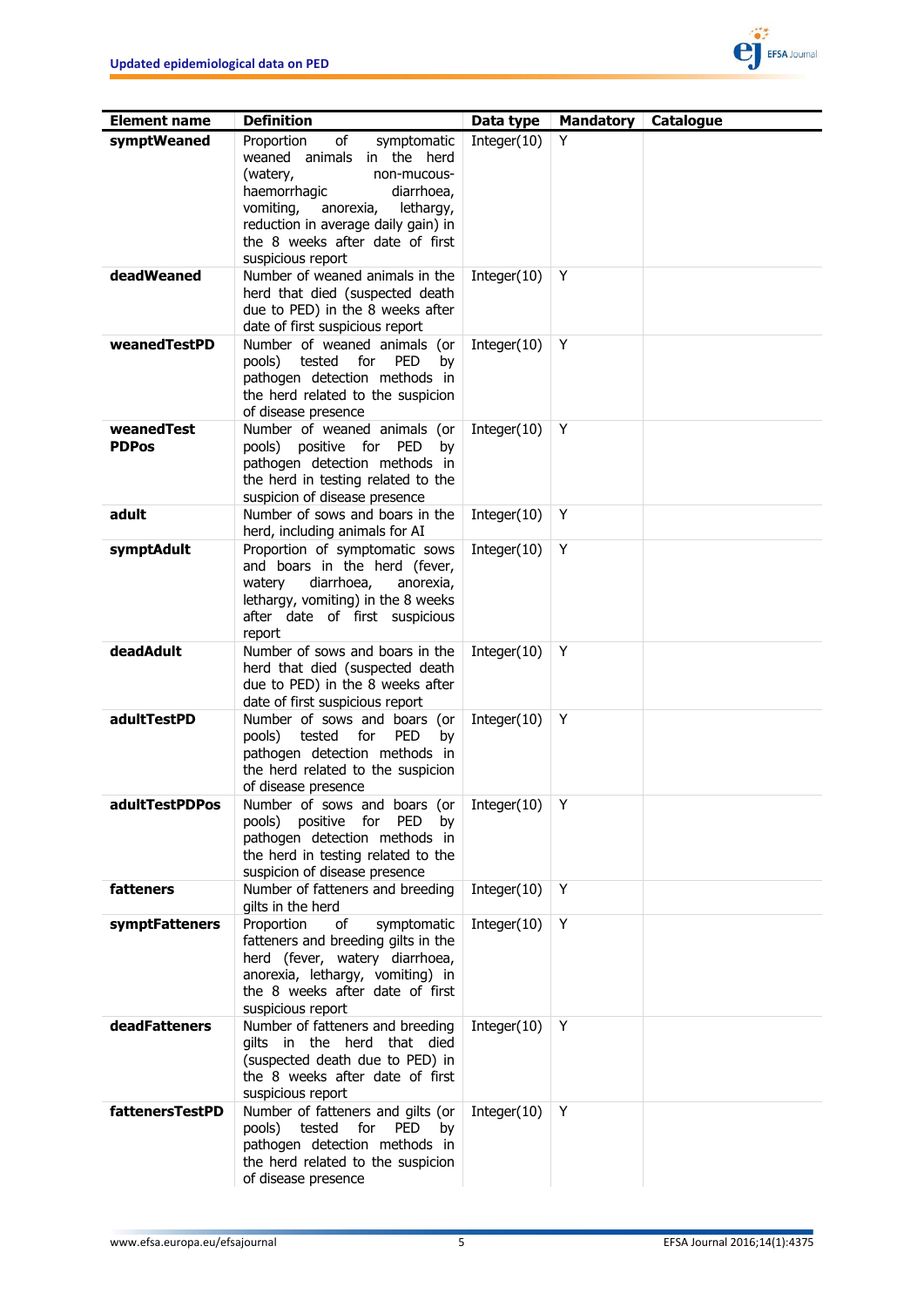

| <b>Element name</b>               | <b>Definition</b>                                                                                                                                                                                    | Data type       | <b>Mandatory</b> | Catalogue                                                                                                                                                                                           |
|-----------------------------------|------------------------------------------------------------------------------------------------------------------------------------------------------------------------------------------------------|-----------------|------------------|-----------------------------------------------------------------------------------------------------------------------------------------------------------------------------------------------------|
| fattenersTest<br><b>PDPos</b>     | Number of fatteners and gilts (or<br>positive for<br><b>PED</b><br>pools)<br>bv<br>pathogen detection methods in<br>the herd in testing related to the<br>suspicion of disease presence              | Integer $(10)$  | Y                |                                                                                                                                                                                                     |
| durationClinical<br>Signs         | Number of days<br>clinical signs<br>were observed within the herd                                                                                                                                    | Integer(10)     | Y                |                                                                                                                                                                                                     |
| sequenced                         | Sequence from the virus detected<br>on the holding is available                                                                                                                                      | String (50)     | Y                | Full length/Partial/Not<br>sequenced/Not available                                                                                                                                                  |
| sequenceID                        | of the sequence in<br>Id<br>the<br>database                                                                                                                                                          | String<br>(250) |                  |                                                                                                                                                                                                     |
| database                          | Name of database where the<br>sequence is stored                                                                                                                                                     | String<br>(250) |                  |                                                                                                                                                                                                     |
| <b>Suspected</b><br><b>Source</b> | Free text to describe the possible<br>source of PED infection in the<br>(for example<br>incoming<br>farm<br>animals, connections with other<br>holdings,<br>transporters<br>or<br>slaughter houses)? | String<br>(250) |                  |                                                                                                                                                                                                     |
| diseaseControl                    | Specific disease control methods<br>the<br>herd<br>applied<br>in<br>and/or<br>relating to transportation of the<br>animals (e.g. cleaning/disinfection<br>of transportation trucks etc.)             | String<br>(250) |                  | no specific<br>measures/exposure of<br>sows to piglet<br>faeces/cleaning and<br>disinfection after affected<br>batch is<br>slaughtered/specific<br>measures related to<br>transportation of animals |
| strain                            | Information about the strain of<br>PEDV that was confirmed                                                                                                                                           | String<br>(250) |                  | Colorado/2013-like/<br>Ohio851-like/other                                                                                                                                                           |

## **6. Reporting of serological surveys and other testing**

This data model is designed to facilitate the reporting and exchange of the results of serological surveys and other PEDV testing not covered by the case definition above (for example negative results or testing of healthy pigs for monitoring or trade purposes). Results can be reported for any time period of testing and for testing of previously stored sera. Outbreaks already included in the Scientific Opinion of the EFSA Panel on Animal Health and Welfare, on porcine epidemic diarrhoea and emerging porcine deltacoronavirus do not need to be reported.

Reporting serological survey: Complete as many of the fields as possible in order to describe fully the study performed, this would include details of the sampling method, the characteristics for the laboratory test and the estimate of the prevalence including confidence intervals. If the study has been published the title of the publication should be reported in progID. Additional rows can be completed to record region, age group or production sector specific prevalence results.

Reporting negative results: Ensure the country and year, the number of herds or animals or samples tested (in the fields sampUnitType and sampUnitSize) and the type of laboratory test are reported. In this case resVal=0.

Other testing results: The results of other laboratory tests for PEDV can be reported at an aggregated level (for example per country, region, monitoring programme or reporting organisation) or alternatively individual laboratory results can be reported (in this case complete resQualValue to indicate a positive or negative result).

For each of the test results described above resInfo must be complete to indicate the reason for performing PEDV testing.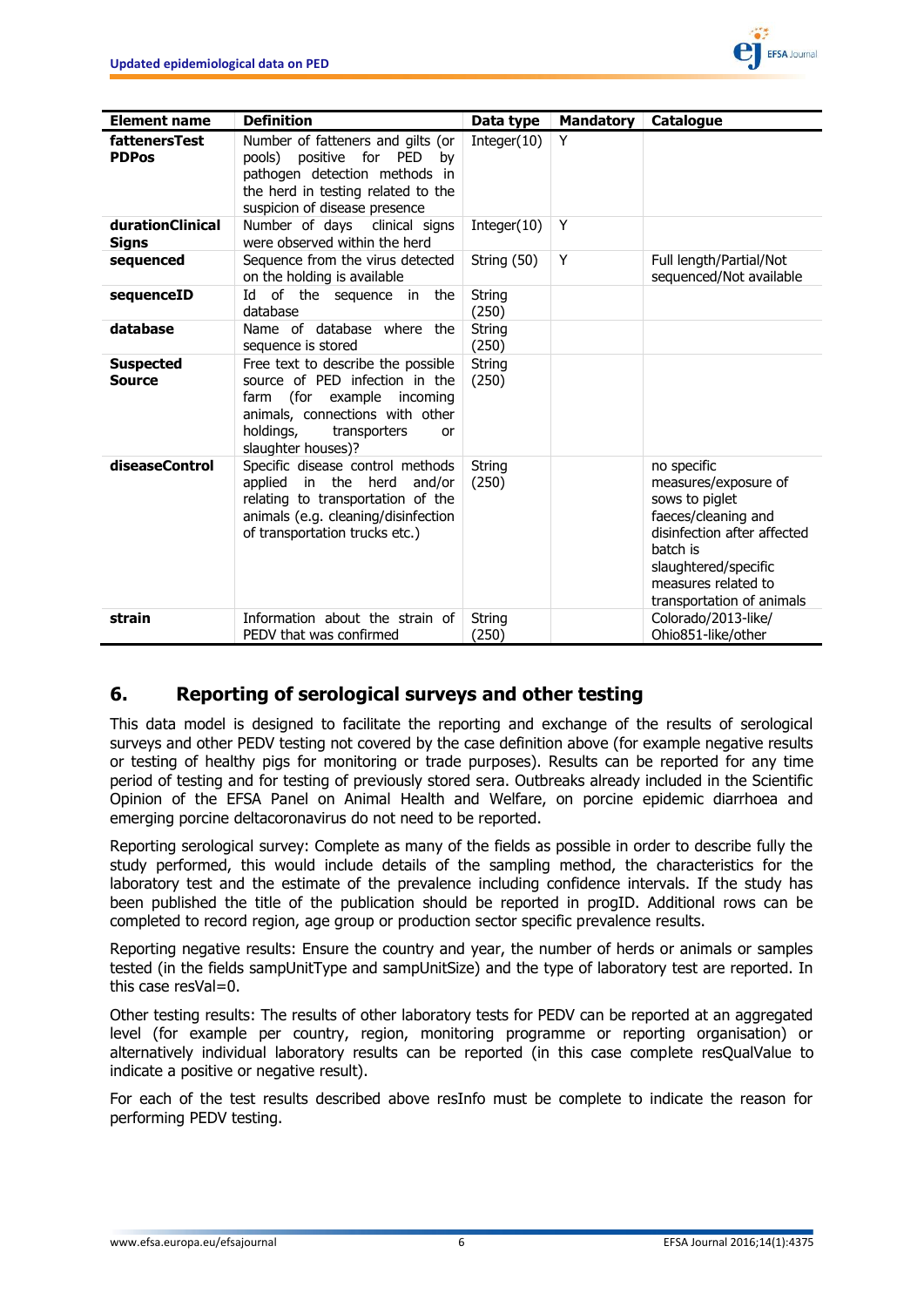

### **Definitions**

### progType

Monitoring-active: Active monitoring programme of pathogens based on random sampling strategies of the population of interest, stratified according to the relevant subcategories of the population.

Monitoring-passive: Passive monitoring programme of pathogens results are typically derived from testing of diseased animals.

Surveillance-active: Targeted surveillance involves planned collection of precise field data on the presence of a specific disease or pathogen within a defined population. This kind of surveillance can provide the data required to prove that the specified populations are free of a specific disease. In order to maximize the value of targeted surveillance, it should be based on survey techniques which provide representative samples of the susceptible population of interest.

Surveillance-passive: Passive surveillance is the secondary use of data routinely collected for some other purpose. This would include the retrospective testing of stored sera.

Survey: A study involving a sample of units selected from a larger, well - delineated population. This (target) population is the entire set of units to which findings of the survey are to be extrapolated. The units to examine are to be selected randomly.

Clinical investigations: Results obtained as a result of outbreak investigation for pathogens where no national monitoring or surveillance programme exists.

#### SampStrategy:

Random sample (Objective sampling): Strategy based on the selection of a random sample from a population on which the data are reported. Random sample is a sample which is taken under statistical consideration to provide representative data.

Risk-based sample (selective sampling): Strategy based on the selection of a random sample from a subpopulation (or more frequently from subpopulations) of a population on which the data are reported. The sampling from each subpopulation may not be proportional: the sample size is proportionally bigger for instance in subpopulations considered at high risk.

Linked to clinical signs (suspect sampling): Selection of an individual product or establishment in order to confirm or reject a suspicion of non-conformity or presence of disease.

Convenience sample (convenient sampling): Strategy based on the selection of a sample for which units are selected only on the basis of feasibility or ease of data collection.

| <b>Element Name</b> | <b>Description</b>                                                   | <b>Datatype</b>      | <b>Mandatory</b> | <b>Catalogue</b>                                                                                                                                                    |
|---------------------|----------------------------------------------------------------------|----------------------|------------------|---------------------------------------------------------------------------------------------------------------------------------------------------------------------|
| progId              | Study name or code to<br>identify all results from the<br>same study | $xs:$ string $(250)$ | Y                |                                                                                                                                                                     |
| sampStrategy        | Strategy used to select<br>sample units for laboratory<br>analysis   | xs:string(5)         |                  | ST10A-Random sample<br>ST20A-Risk-based sample<br>ST30A-Linked to clinical signs<br>ST40A-Convenience sample                                                        |
| progType            | Type of survey                                                       | xs:string(5)         |                  | K020A-Clinical investigations<br>K023A-Monitoring - active<br>K024A-Monitoring - passive<br>K030A-Surveillance active<br>K031A-Surveillance passive<br>K028A-Survey |
| sampPoint           | Point in the food chain,<br>where the samples were<br>taken.         | xs:string(5)         |                  | E101A<br>Farm<br>E311A<br>Slaughterhouse                                                                                                                            |
| sampUnitType        | Type of sampling unit                                                | xs:string(5)         | Y                | G199A<br>animal<br>G200A<br>slaughter batch<br>G202A<br>herd<br>G204A<br>pooled                                                                                     |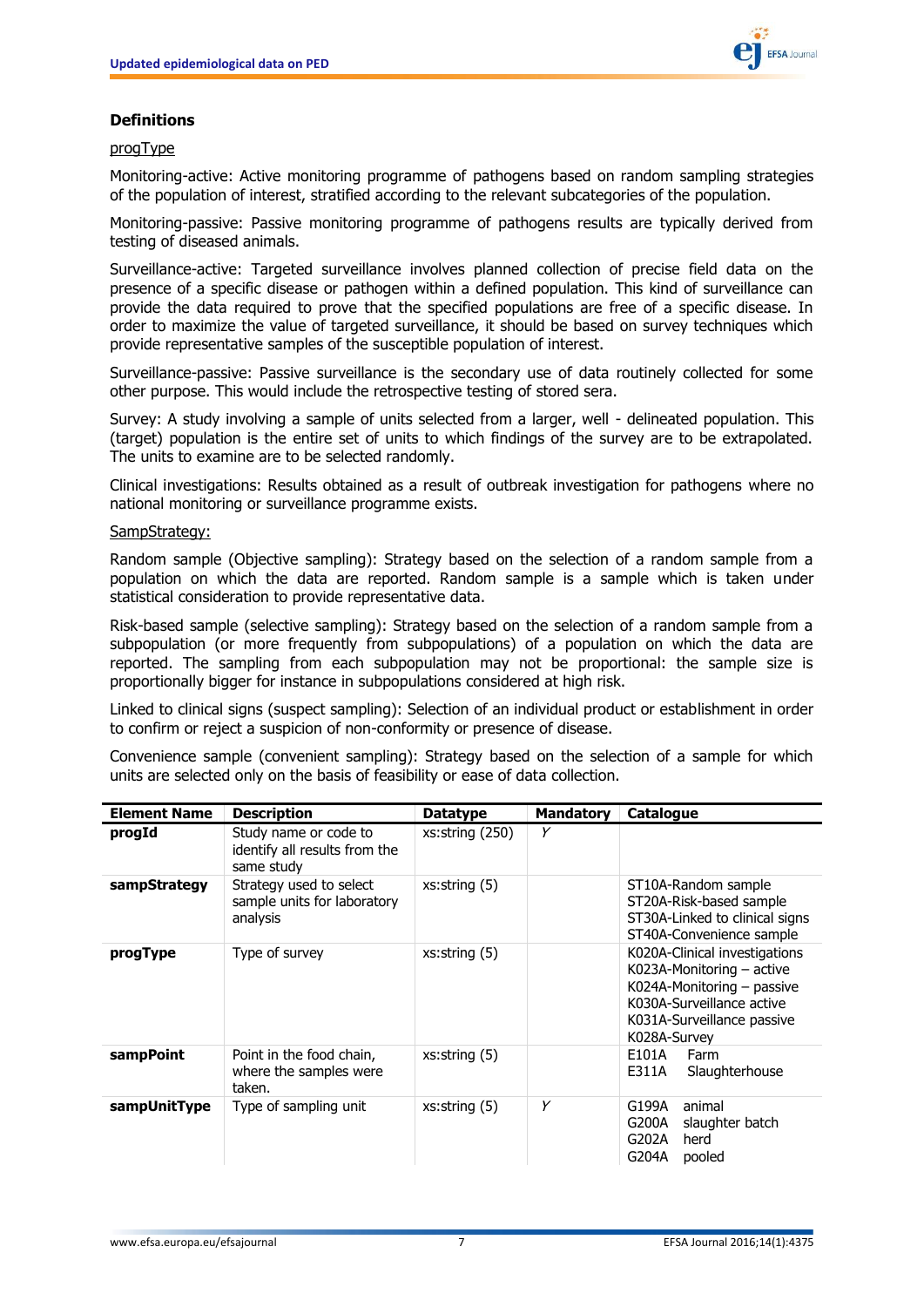

| <b>Element Name</b> | <b>Description</b>                                                                                                                                        | <b>Datatype</b> | <b>Mandatory</b> | Catalogue                                                                                                                                                                                                                                                                                          |
|---------------------|-----------------------------------------------------------------------------------------------------------------------------------------------------------|-----------------|------------------|----------------------------------------------------------------------------------------------------------------------------------------------------------------------------------------------------------------------------------------------------------------------------------------------------|
| sampUnitSize        | Number of sampling units<br>tested (sample size)                                                                                                          | xs:double       | Y                |                                                                                                                                                                                                                                                                                                    |
| sampCountry         | Country where the sample<br>was taken                                                                                                                     | xs:string (2)   | Y                | <b>COUNTRY</b>                                                                                                                                                                                                                                                                                     |
| sampArea            | Area where the sample was<br>collected                                                                                                                    | xs:string (5)   |                  | <b>NUTS</b>                                                                                                                                                                                                                                                                                        |
| sampY               | Year of sampling.                                                                                                                                         | xs:integer (4)  | Υ                |                                                                                                                                                                                                                                                                                                    |
| sampM               | Month of sampling. In case<br>the sampling has been<br>performed over a period of<br>time the start date (as<br>month) of sampling should<br>be reported. | xs:integer(2)   |                  |                                                                                                                                                                                                                                                                                                    |
| sampMatType         | Type of sample taken                                                                                                                                      | xs:string(5)    | Υ                | S000A<br>Animal sample<br>Feed sample<br>S026A<br>Environmental<br>S027A<br>sample                                                                                                                                                                                                                 |
| sampMatCode         | Description of the sample.<br>Where result relates to<br>environmental samples this<br>field can be left blank but<br>sampMatText should be<br>completed  | xs:string (50)  |                  | Breeding pigs<br>A0C9X<br>A0C9Y<br>Fattening pigs<br>Mixed pig herds<br>A0C9Z<br><b>AOCAA</b><br>Breeding piglets<br>AOCAE Fattening piglets<br>A07VC<br>Pig feed<br>A0C74<br>Boot swabs<br>A0C71<br>Dust<br>A0F7L<br>Freshwater for<br>animal farming<br>A020P<br>Animal slaughtering<br>products |
| sampMatText         | Text description of the<br>matrix analysed                                                                                                                | xs:string (250) |                  |                                                                                                                                                                                                                                                                                                    |
| analysisY           | Year when the analysis was<br>completed.                                                                                                                  | xs:integer (4)  | Y                |                                                                                                                                                                                                                                                                                                    |
| anMatText           | Matrix tested                                                                                                                                             | xs:string (250) |                  | faeces/oral fluids/intestine<br>/serum/unknown                                                                                                                                                                                                                                                     |
| labId               | Identification code of the<br>laboratory (National<br>laboratory code if<br>available).                                                                   | xs:string (50)  |                  |                                                                                                                                                                                                                                                                                                    |
| paramType           | Class of analysis                                                                                                                                         | xs:string(5)    | Y                | P001A<br>Individual                                                                                                                                                                                                                                                                                |
| <b>paramCode</b>    | Virus tested                                                                                                                                              | xs:string (250) | Y                | <b>PEDV</b>                                                                                                                                                                                                                                                                                        |